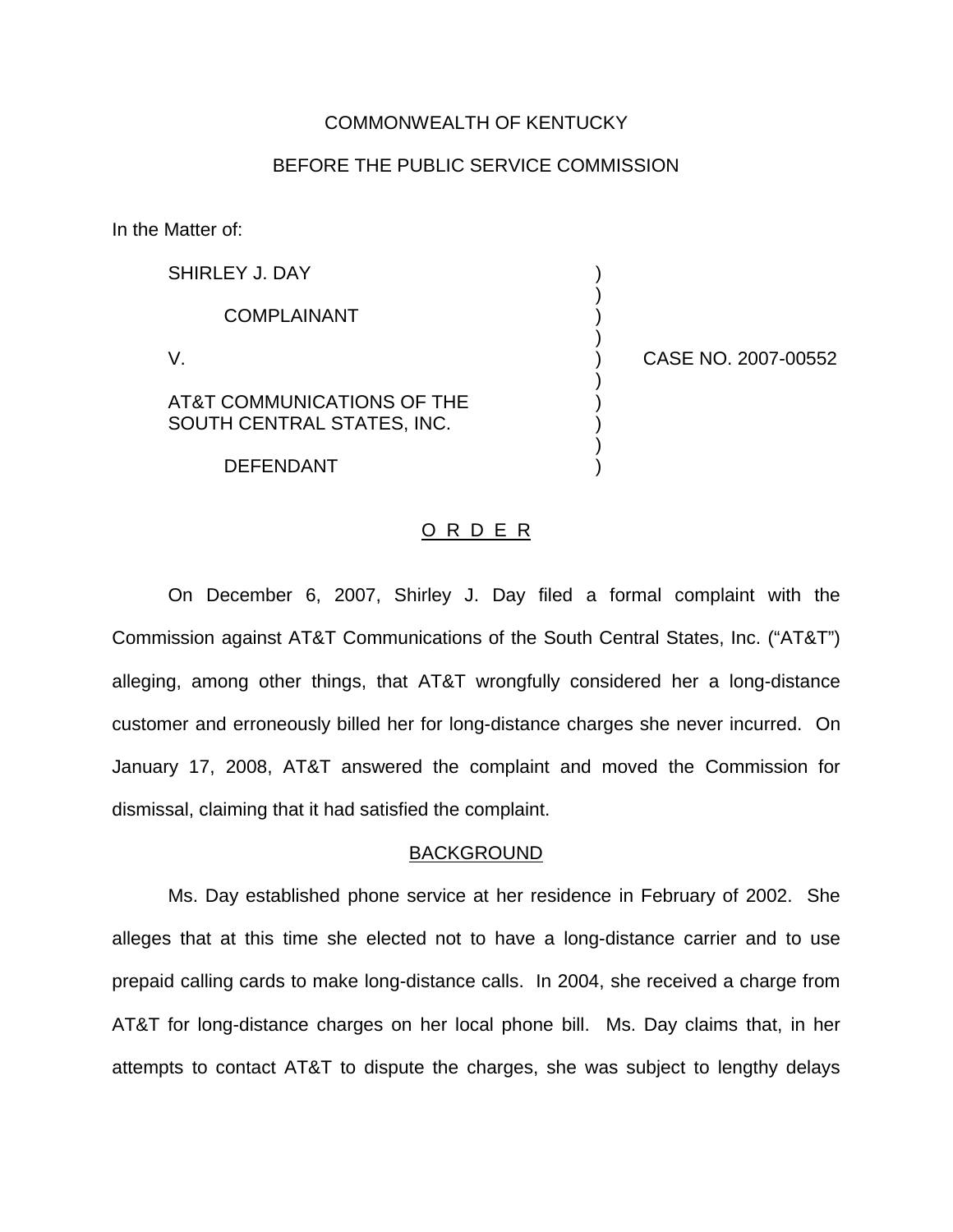before she was able to talk to a person in authority. The charges were ultimately removed.

In September 2007, another AT&T long-distance charge appeared on her local service bill. Ms. Day paid the charge for local service only, because she assumed that the long-distance charge was a billing error.

In October 2007, Ms. Day received another bill for long-distance service from AT&T which was accompanied by a delinquent notice for her unpaid September 2007 bill. Ms. Day asserts that she then tried on three occasions to contact AT&T to dispute the bill, but was routed to a call center in Mumbai, India (formerly Bombay) where nobody was able to address her issue or resolve it.

Ms. Day claims that the one time she received a response from AT&T actually addressing her problem was after she had contacted the Commission's Consumer Services Division. In its response to Ms. Day, AT&T claimed that she had been a longdistance customer since 2002. According to Ms. Day, AT&T informed her that she was still responsible for her long-distance charges. The AT&T representative purportedly informed Ms. Day that AT&T had no record of her ever requesting to be a customer of AT&T, that AT&T's records did indicate that she had called in 2004 claiming that she was not an AT&T customer, and that AT&T had removed the monthly charge.

Ms. Day requests that: (1) the AT&T long-distance charges be dropped; (2) no representative of AT&T is allowed to solicit her; (3) the records of AT&T indicate that she is not now, or ever will be, a customer of AT&T for long-distance service.

AT&T asserts that the charges for long-distance service were appropriately billed. However, AT&T claims that, as a matter of goodwill, it has provided a complete